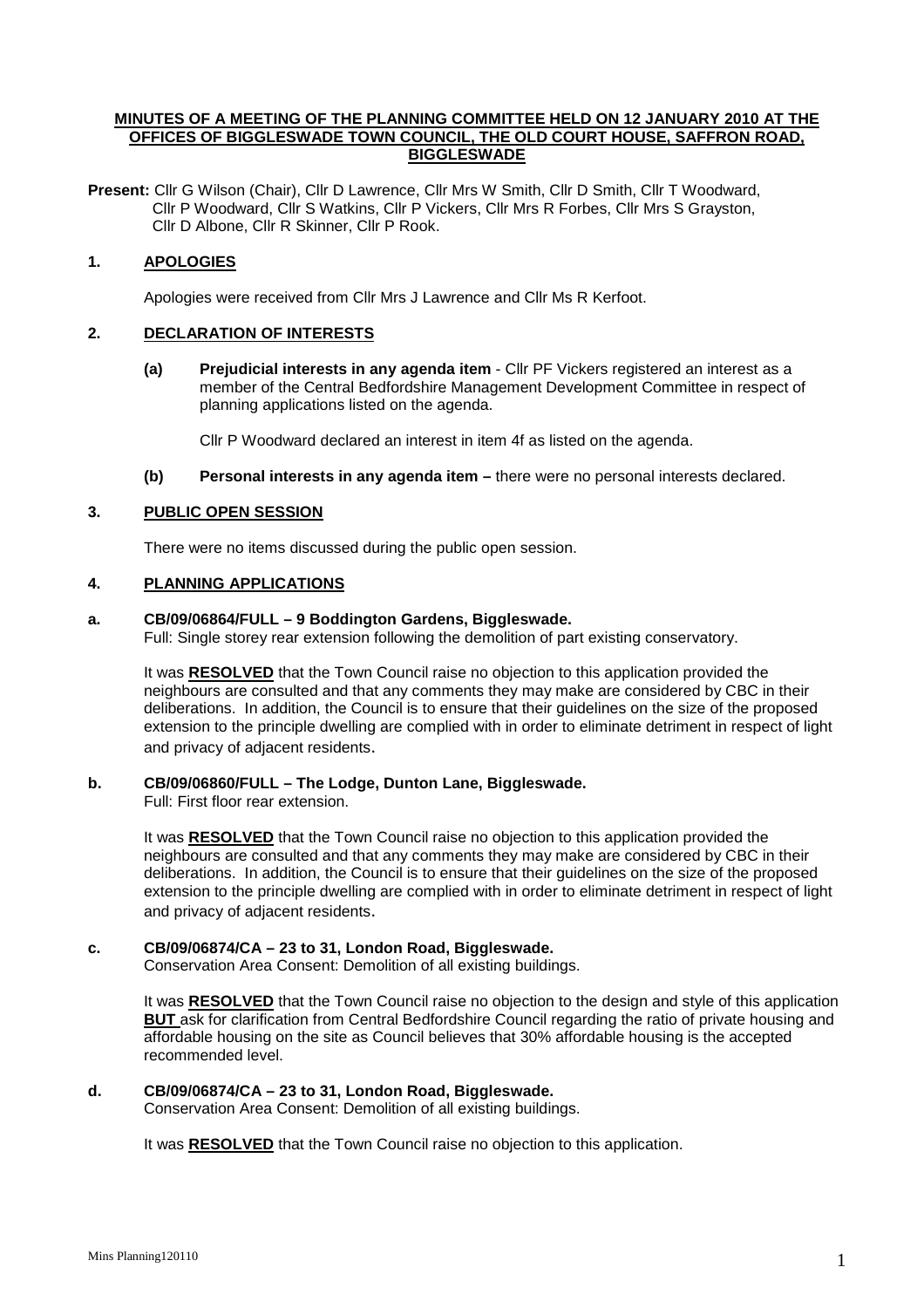## **e. CB/09/06868/RM – Land South of Potton Road, Biggleswade.**

Reserved Matters: The provision of footpath/cycleway links between Road 2(south) and Eagle Farm Road 1 (north) and bridleway 28 (pursuant to outline planning permission MB/03/01205/OUT).

It was **RESOLVED** that the Town Council raise no objection to this application.

## **f. CB/09/06770/FULL – Stratton School Farm, Eagle Farm Road, Biggleswade.**

Full: Refurbishment of school barns and erection of butchery & laboratory, store, office & classroom.

It was **RESOLVED** that the Town Council raise no objection to this application.

## **g. CB/09/07056/FULL – 15 Fennel Drive, Biggleswade.**

Full: Loft conversion with two dormers to front & three dormers to rear.

It was **RESOLVED** that the Town Council raise no objection to this application provided the neighbours are consulted and that any comments they may make are considered by CBC in their deliberations. In addition, the Council is to ensure that their guidelines on the size of the proposed extension to the principle dwelling are complied with in order to eliminate detriment in respect of light and privacy of adjacent residents.

## **5. ITEMS FOR CONSIDERATION**

#### **a. The Lakes football pitches**

Members received correspondence from a resident of Biggleswade whose son uses the football pitch at the Lakes off Windermere Drive. She is complaining about the amount of debris on the pitch, and says that she usually checks the pitch before the match to ensure that it is clean and safe for the children to play on.

For the last couple of months she had to clean up dog foul from the pitch and last week, she had to remove used condoms. In November there was a lot of firework debris and empty cans of bottles of beer. She also states that at the beginning of the season, when parents were 'scouring' the pitch there were sheers of broken glass all over the pitch and that is was evident that bottles had been on the pitch when the grass was cut.

She says that as they pay for the use of this pitch and the lengths they have to go to on weekly basis to ensure the pitch is safe for the children to play on, that this situation is unacceptable.

She is requesting that as a matter of urgency, Town Council repair the fences and gates around the periphery of the pitches as there are many holes around the site which allow dogs to stray onto the pitch.

Also, she feels that the pitches should be locked and all football teams be allowed a key to unlock the area, as they do the changing rooms, when playing games, therefore restricting access to the general public at other times.

 It was **RESOLVED** that a reply be written to inform the resident that as this area is a public recreation ground Council is unable to lock the pitch area. The Lakes pitch used to be a bottle dump, therefore glass works it way through, but the ground staff regularly roll and slit the ground to help eliminate the problem, although due to the weather conditions of the last few months no grass cutting has been possible.

The ground staff have been working on Saturday mornings to clear the pitches of rubbish and debris to make the area safe for matches to take place.

The fences have been repaired on numerous occasions, and become vandalised in no time at all, but the Police have been asked to monitor the area.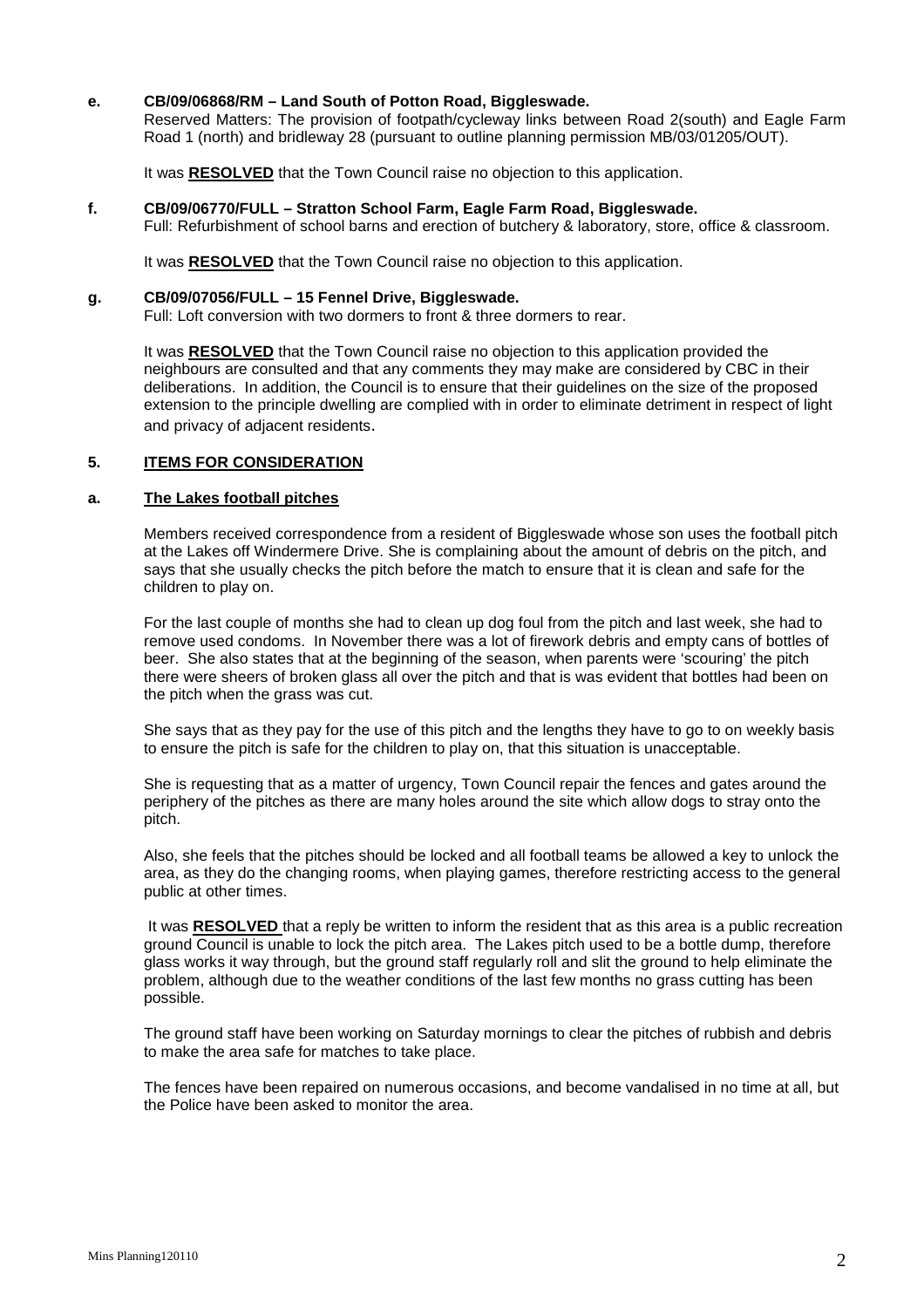## **b. Central Bedfordshire Council Draft Private Sector Housing Renewal Policy**

Central Bedfordshire Council has contacted Council informing of an informal consultation. They have to adopt a policy in respect of grants of loans for improvement of housing in this area, by the end of March 2010.

The issues and options for the Renewal Policy were accepted by Overview and Scrutiny Committee in October 2009 and the draft policy (attached) was signed off by Director of Social Care, Health and Housing.

The general aim of the policy is to prioritise any funding that the Council may provide towards specific needs and they have requested comments from Members.

It was **RESOLVED** to inform Central Bedfordshire Council that Members felt that this policy would have little impact on Biggleswade Town Council.

## **6. ITEMS FOR INFORMATION**

## **a. Street naming and numbering for 95 dwellings - Site 2 Land South of Potton Road, Biggleswade**

Central Bedfordshire Council has confirmed the addresses for the above dwellings and a copy was attached to the agenda.

It was **RESOLVED** that this be noted.

## **b**. **Parent Partnership Service**

Members received a copy of the first newsletter from the new Central Bedfordshire Parent Partnership Service.

It was **RESOLVED** that this be noted.

## **c. Members' Customer bulletin for period 09/11/09 to 06/12/2009**

Members received a copy of Members' Customer bulletin for period 09/11/09 to 06/12/09.

It was **RESOLVED** that this be noted, but that a letter be written to Highways to ask if the reports are used for financial planning and repairs programming, and also to inform of problems with gullies in The Baulk and Boddington Gardens that need to be addressed, as the water does not drain into the drains.

## **d. Temporary Closure – Biggleswade; Parts of Footpath Nos 25, 26 and 27**

Central Bedfordshire Council informed Council of temporary closures of footpaths nos 25, 26 and 27 to enable development works on the land east of Biggleswade to take place. These closures are expected to take place from Monday 4 January 2010 for up to six months.

It was **RESOLVED** that this be noted.

## **e. A1 Trunk Road – Provision of Maintenance Hardstandings**

CarillionWSP have written to Town Council on behalf of Highways Agency informing that they will be starting work shortly to provide maintenance hardstandings on the A1between Buckden and Langford commencing on the evening of Monday 15 February 2010 and are due to be completed by the morning of Saturday 10 April 2010. The hours of work will be from Monday to Friday nights between 8pm and 6am.

The works will involve the construction of 10 hardstandings required for safe access for maintenance of the highway lighting and will be constructed at Brampton, Buckden, Tempsford, Sandy, Seddington. Biggleswade and Edworth

It was **RESOLVED** that this be noted.